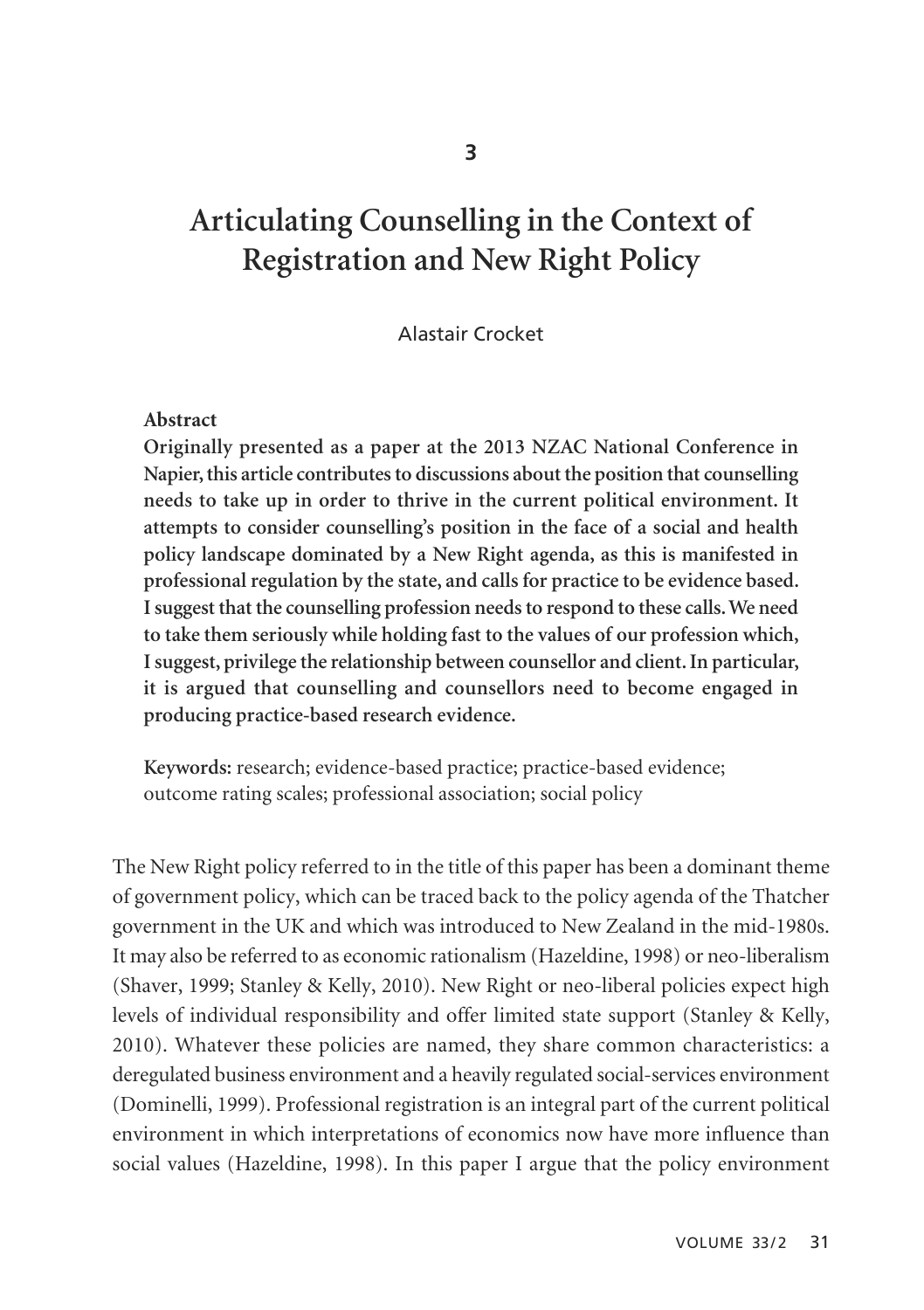within which counsellors are currently working is making almost continuous calls on us to practise in particular ways—ways which may be different from many of our preferred approaches.

Central to these calls that we practise differently are demands that counselling practice be "evidence based." A significant example of these demands is at the heart of the report from the Prime Minister's Chief Science Advisor: *Improving the transition: Reducing social and psychological morbidity during adolescence*(Gluckman, 2011). The executive summary of this document states:

*One dominant message comes through—that application of the international and domestic evidence base to policy formation and programme development in this area will lead to better outcomes for our young people.* (p. 1)

One chapter of this report makes the claim that counsellors do not have the appropriate training required to enable them to work adequately in treating adolescent depression (Merry & Stasiak, 2011, p. 196). While this is but one example, it does go to the heart of the work of school counsellors, who are a significant section of the counselling profession in Aotearoa. Furthermore, I suggest that this claim is echoed in other areas of counselling practice.

My purpose in this paper is to offer a contribution to the counselling profession's response. I argue that counselling needs to be articulated differently in order to remain relevant as a profession in the current policy environment. The ideas that I am offering here are informed by my experiences as a counsellor educator, as a member of NZAC's National Executive, and more recently as a contributor to ongoing professional development for experienced nurses. I have drawn on counselling, psychology and health literature. Unless we can articulate counselling in a way which upholds our values and speaks to the current New Right policy framework, our success in advocating for our profession and for the needs of our clients will be limited.

## **A history of change and development**

I recognise that a call for changes in how we understand and practise counselling may concern some practitioners. In response, I reflect that in my 25 years of practice there have been several noteworthy developments that have influenced our understanding of good practice. Each of these has been significant in its time, some have been controversial, and all of these have eventually become incorporated into articulations of counselling practice.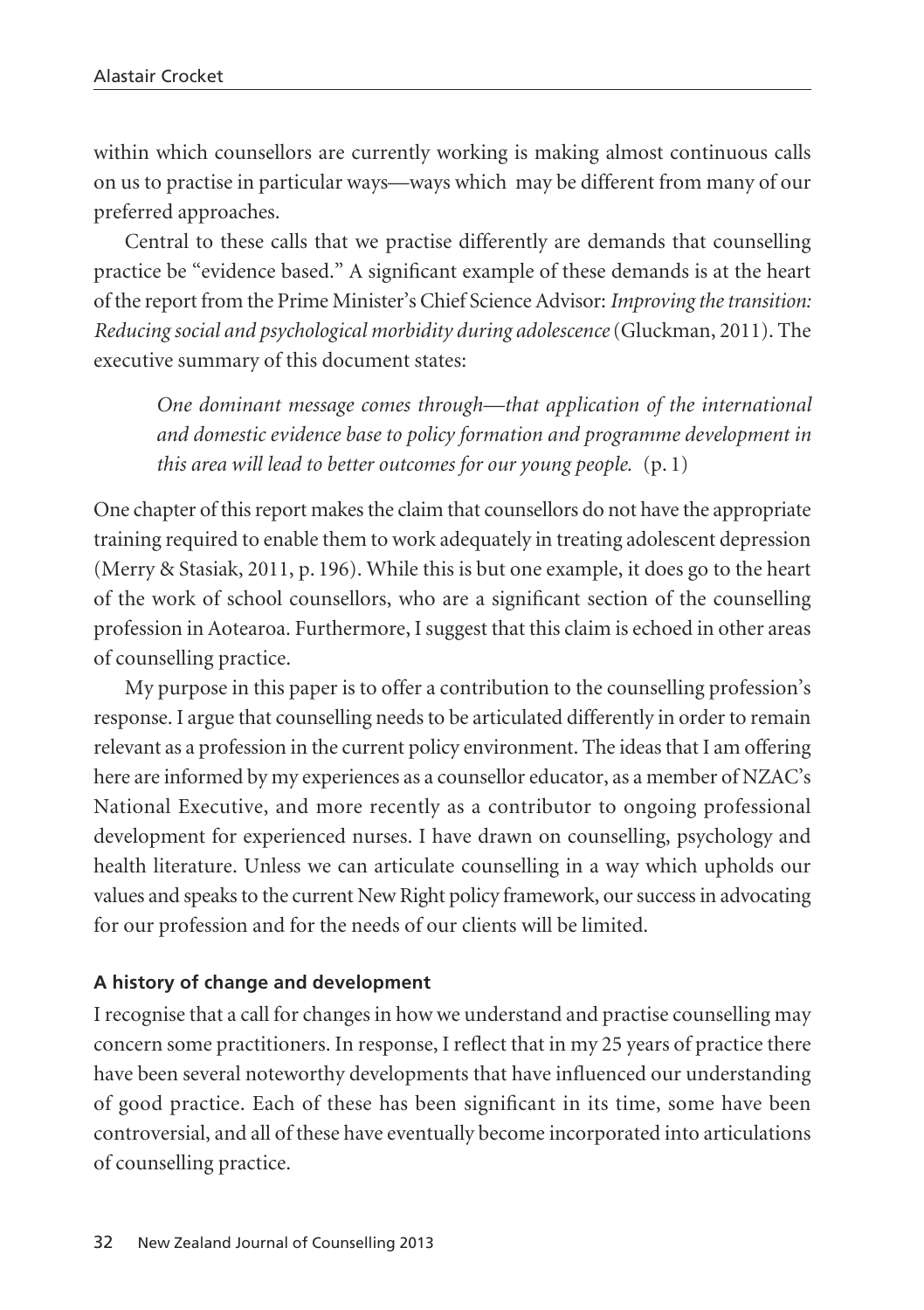- In 1985, Mason Durie first invited counsellors to consider the Treaty of Waitangi (Durie, 1989; Hermansson, 1999).
- In 1988, there was a drive to encourage all school counsellors to engage in supervision. At the same time, the professional association (then called the New Zealand Counselling and Guidance Association) was lobbying unsuccessfully for the Education Department to fund this (Hermansson, 1999).
- In 1991, a new Code of Ethics came into effect. The impetus for this development was an external concern that the previous code did not proscribe sexual intimacy between counsellor and client and that confidentiality was loosely framed (Hermansson, 1999, p. 105).
- Also in 1991, the first membership requirements were established. Prior to this time, an applicant only needed to supply contact details.
- In 1992, almost two decades after the Association's formation, a complaints process was implemented (Hermansson, 1999, p. 121) to hear the first complaint against a member. The Ethics Committee was established two years later to manage a growing number of complaints against members. Members were becoming practically accountable to their Association for their practice.
- In 1997, criteria for entry to membership became significantly more demanding it became mandatory to complete a period as a provisional member before gaining membership status—and from this time, members were also required to reaffirm their commitment to professional standards in order to renew their membership (Hermansson, 1999, pp. 142–143).
- In 2002, a second major revision of the Code was implemented with the Treaty of Waitangi at its centre .
- The passage of the Health Practitioners Competence Assurance Act 2003 (HPCA Act) in 2005 reignited debate about whether counselling should become a registered health profession. This debate had been initiated in 1988 (Hermansson, 1999, p. 91). Over the last quarter-century, the NZAC has addressed many issues. At the time when they took place, the debates on these issues were sometimes divisive and challenging, yet from that process of debate we have produced new understandings about what it means to practise as a counsellor. All of the issues and events cited above have become incorporated into how we understand and articulate counselling practice. Most are no longer debated. Perhaps the issue of professional registration is still debated because the Association has not been able yet to finalise counselling's position in relation to the HPCA Act. Based on this history of change and development, we should not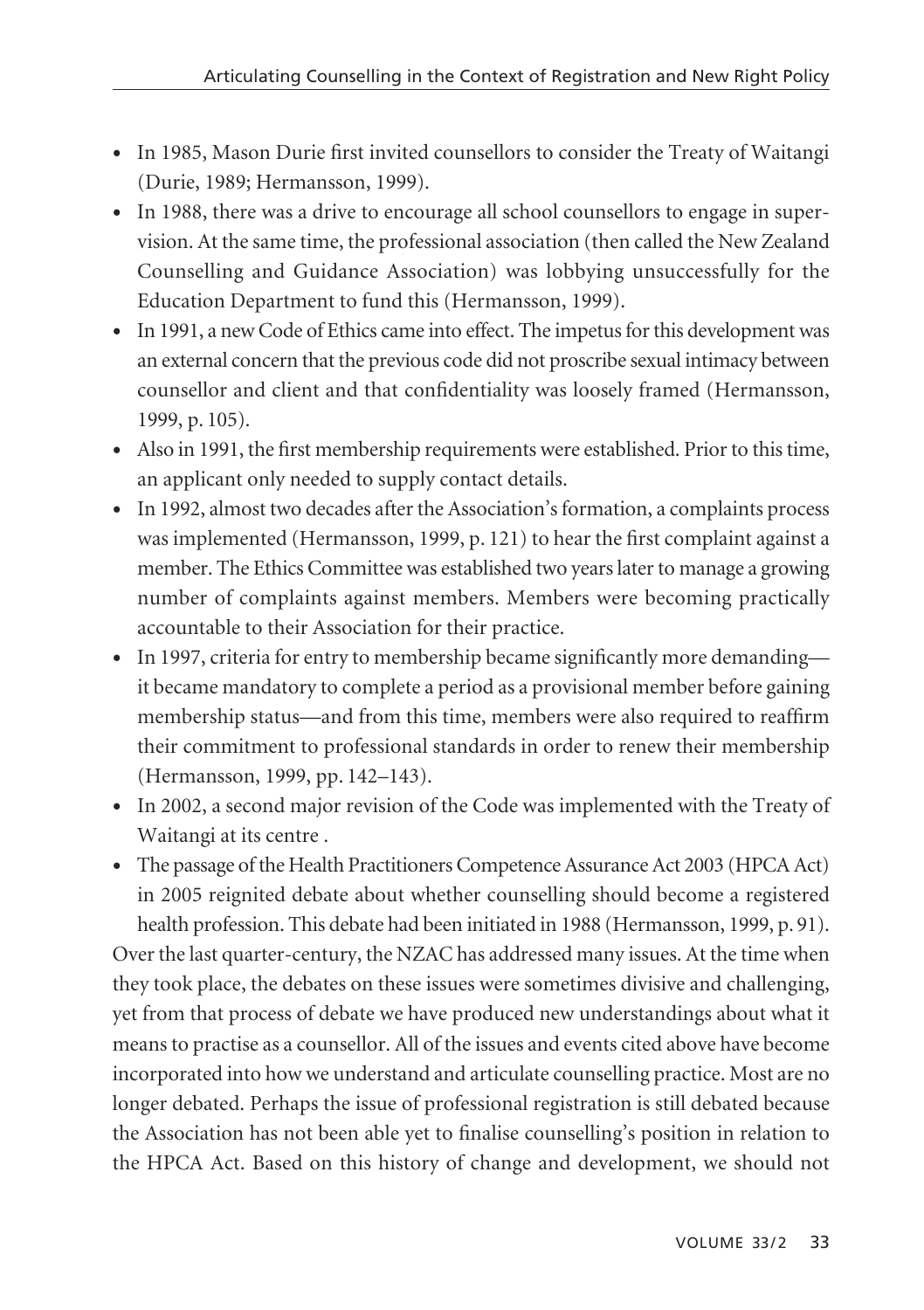be reluctant to consider how we can reshape counselling to thrive in this current environment.

I have been fortunate to be in a series of contexts which have stimulated my thinking about how we need counselling to be seen and understood within the community. These contexts include my experience since the late 1990s as a counsellor educator; my involvement since 2009 as a member of NZAC's National Executive; and my recent experience of working with a nurse educator colleague in postgraduate teaching related to professional identity development in an interdisciplinary environment, mostly for nurses in mid-career.

Within National Executive and in my local community, I hear many stories about challenges to counselling practice. Some agencies are choosing to appoint social workers rather than counsellors, and DHB-funded contracts seek "registered health professionals" even when the job description calls for high-level counselling skills. The number of counselling positions in agencies has been reduced and referrals to private practitioners are shrinking. New graduates are finding it hard(er) to secure work. I have seen students transferring to study Social Work because Social Work students are seen to be more likely to obtain employment. Finally, recent changes to student allowances have produced a decline in enrolments for at least some counsellor education programmes.

These anecdotes are one indication of the challenges that the counselling profession currently faces. Shrinking government funding for social interventions and apparent funder preferences for registered professionals combine to reduce the employment opportunities for counsellors. The ways in which we respond to these challenges have the potential to shape our profession for the next decade. Here I offer some developing ideas about the re-articulation of counselling that is being asked of us, and suggest some ways in which we might prepare for the challenges our profession is facing.

Before I do that, I want to refer to Sue Webb's (2000) article "Debugging counselling for the new millennium: A counsellor's view from Mount Hikurangi."1 The dawn of the new millennium seems such a long time ago now, and perhaps this millennium no longer seems *new*. However, Webb's article provides an excellent survey of the profession in New Zealand and of the issues faced both by the profession and by this organisation at that time. She addresses a number of dilemmas and asks helpful questions:

- What is the role of a professional association?
- Who is counselling? What are the implications of a largely feminised and selfemployed workforce?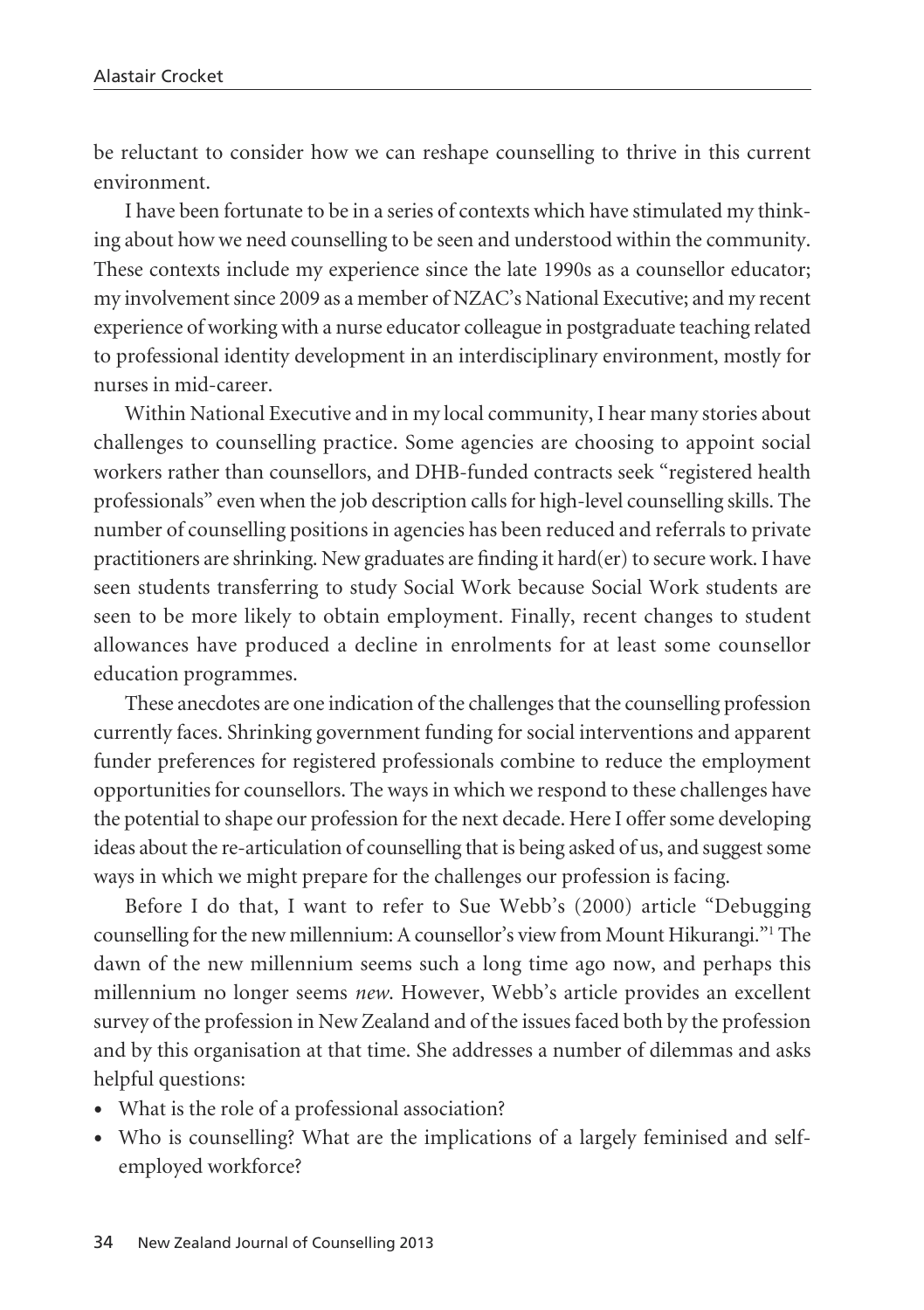- How do we adequately address cultural issues in practice and within the association?
- What is the authority of "New Right" thinking and how does it impact on the conceptualization of practice?
- How do we set counselling standards?
- The NZAC's growth in size: in the year 2000 the Association had 2000 members (now it is 50% larger).

Webb concludes:

*Counselling itself is faced with re-affirming its empowering focus, with the client perceived as the expert and the therapeutic relationship viewed as central. A professional association must pursue a careful line—maintaining the spirit of counselling in adverse times and mediating between its members and the social forces whose approval and support ultimately provide access to help for clients.* (Webb, 2000, p. 314)

The issues which Webb (2000) attributed to New Right economic and social policy are still present and they appear to have gained momentum.

- In relation to the dilemmas of third-party funding, think of the ACC's clinical pathway proposals.
- Counsellors as small business operators. For some, private practice is a preference, while for others it is their only choice for employment.
- The dominance of medical terminology and its corrosive effect on counselling's positioning of the client as the expert.
- Calls for regulation.
- Contestable funding and competition between providers and professions.
- The media's delight in undermining counselling (see, for example, Chisholm, 2013).
- An interest in standards.

The ideas that I outline here have come from my position at the intersection of coun selling practice and nursing practice: at the intersection of National Executive—and its interest in walking that "careful line" that Webb mentions—and counsellor education, with its interest in continuously reviewing what it is that we need to teach students who are seeking to enter the profession, as well as those who might be seeking appropriate professional development. Considerations include counselling's place in a regulatory environment, a reconceptualisation of counselling practice, and the place of research within counselling.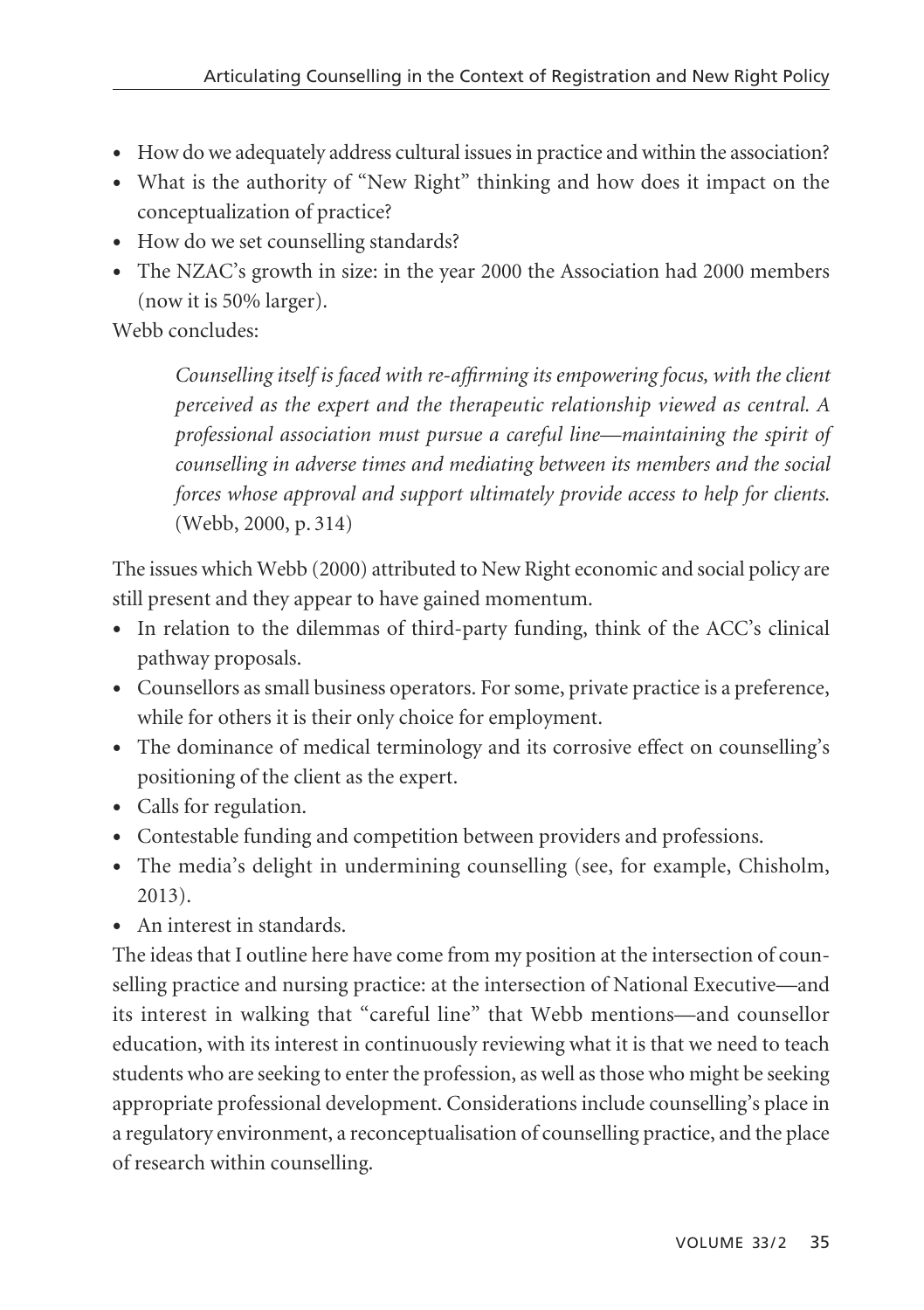#### **Counselling in a regulatory environment**

NZAC members will have experienced much debate and frustration over the past decade about whether counselling should become a regulated activity. In 2000, before the passage of the HPCA Act, Webb (2000) wrote:

*[The Association] probably best protects members' interests by instituting systems of regulation and accountability itself that enable these to develop within an appropriate counselling culture, rather than succumbing to outside intervention, which risks creating systems that contradict and undermine the purposes of counselling.* (p. 309)

At that time, registration was not an option. However, since the passage of the HPCA Act in 2003, the Association has struggled with deciding what to do in relation to the possibility of registration under the Act. For several years, the Association has been committed to a registration pathway. For myself, my engagement with social theory as I wrote my doctoral thesis persuaded me that the Association needed to engage with the state's regulatory system (Crocket, 2010). As difficult as a move to registration might be—and the experience of the psychotherapy profession has been one of significant difficulty and division (Tudor, 2011)—I believe we cannot stay outside of the dominant mode of defining professional practice in this country. Since 2003, the dominant mode of defining what constitutes professional practice in the health professions has been professional registration under the HPCA Act. If we cannot access some form of registration, our status will be diminished in the eyes of funders, service providers and many clients.

The shape of the NZAC's engagement with the state's regulatory system potentially shifted in 2010, as the Ministry of Health unveiled a review of the HPCA Act. The review appeared to support self-regulation and, consequently, the National Executive authored a paper (Crocket, Bocchino, Begg, McGill, & McFelin, 2010) which explored self-regulation. This was forwarded to the Ministry by the Combined Counselling Associations of Aotearoa New Zealand (CCAANZ). The Ministry was initially willing to engage with the possibility of counselling trialling a self-regulation model which would have been audited to demonstrate the rigour of this process. However, the Ministry officials with whom CCAANZ was meeting were instructed to not to continue these discussions when the latest review of the Act was announced.

While this latest review is almost complete (at the time of writing), and it appears that the focus of the review is on reducing the costs of regulation, it is not yet clear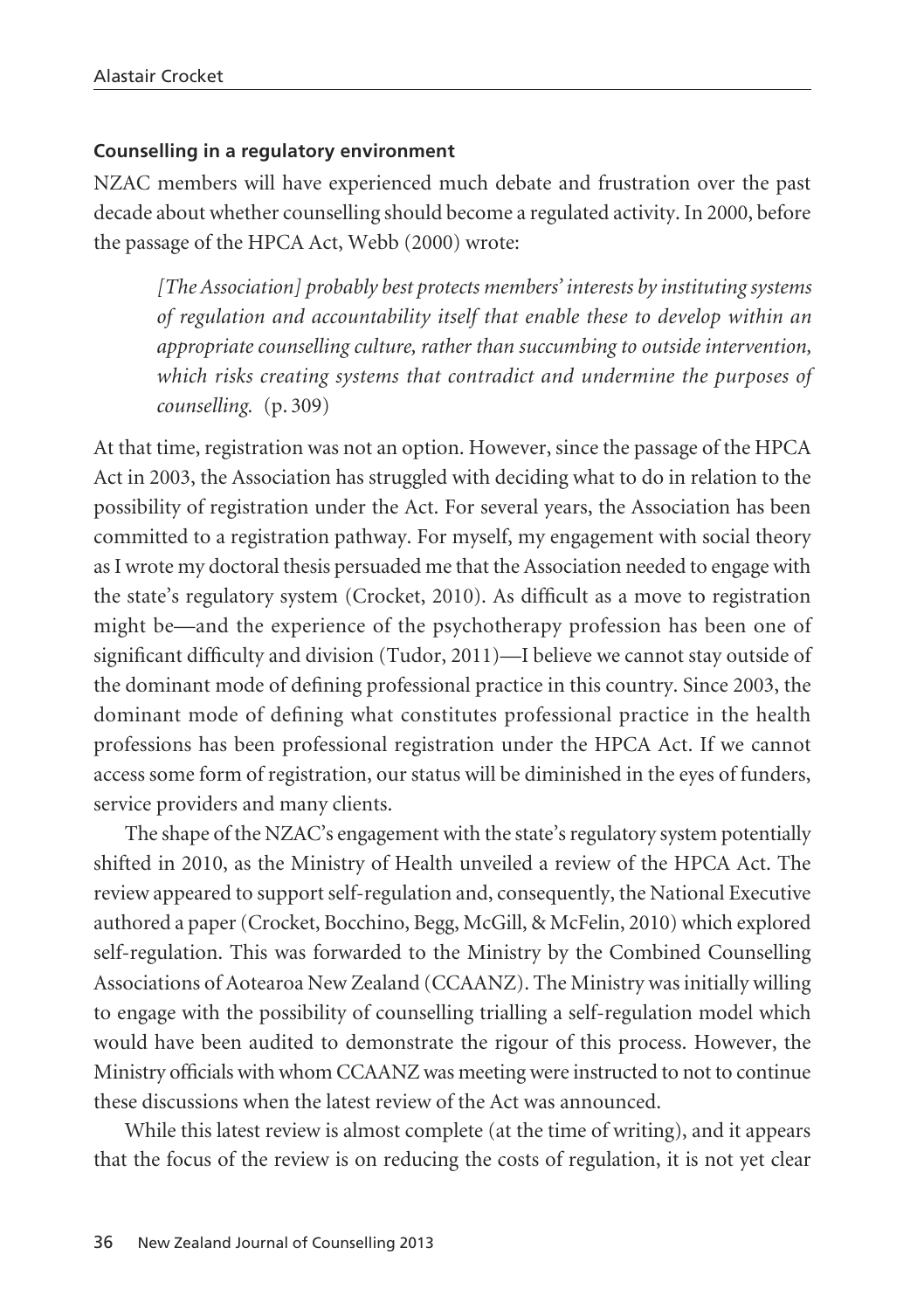whether the Ministry of Health will consider new applications for registration. Perhaps, if the government has been swayed by the Pike River Coal Mine disaster, self-regulation will not be an option. It is not my intention to equate the risks in mining with those in counselling; however, major contributors to that tragedy were failures of both regulatory oversight and risk management of the company (Royal Commission on the Pike River Coal Mine Tragedy, 2012, p. 15). A renewed interest in regulation could result if professions are not seen to be able to self-manage. If the New Zealand government is influenced by recent decisions in the UK, where the government reversed direction in 2010 and decided on extensive professional self-regulation (Aldridge & Mulvey,  $2013$ ,<sup>2</sup> then HPCA Act registration might not be an option. My view is that we need to take the best choice that is available as soon as an opportunity arises.

Whether we are able to pursue registration for counselling, or if self-regulation is the best choice, I suggest that either move will bring changes to the conceptualisation of counselling because counselling will be operating within a regulatory environment. This is one reason why the National Executive has worked to develop the draft standards for counsellor education that are currently being finalised, in order to inform counsellor education in either a state-regulated or a self-regulated environment. More stringent annual recertification requirements for counsellors may also be needed. It is certainly appropriate that we review these requirements, and this is part of the National Executive's medium-term plan. While a registration board would take responsibility for these matters, the National Executive plans to have processes in place to offer a board, should counselling become registered.

But how might counselling practice be reconceptualised?

## **Reconceptualising practice**

I have argued that counsellors are vulnerable if we cannot effectively position and articulate our practice within the broader context of social service and health policy. Looking from the top of Hikurangi in 2000, Sue Webb wrote:

*[The] medicalisation of counselling…presupposes a "science" of well-being and operates to separate and contain the distress within the person in order to treat it. Use of the language of medicine requires the counsellor to act as expert in relation to the client's problem…. This way of thinking is likely to be inimical to the models of human functioning learnt in relation to the counselling process. (pp. 308–309)*

How are counsellors to practise in ways that are not overtaken (in this case) by medical discourse? It might seem that Webb's comment also applies to the criticisms of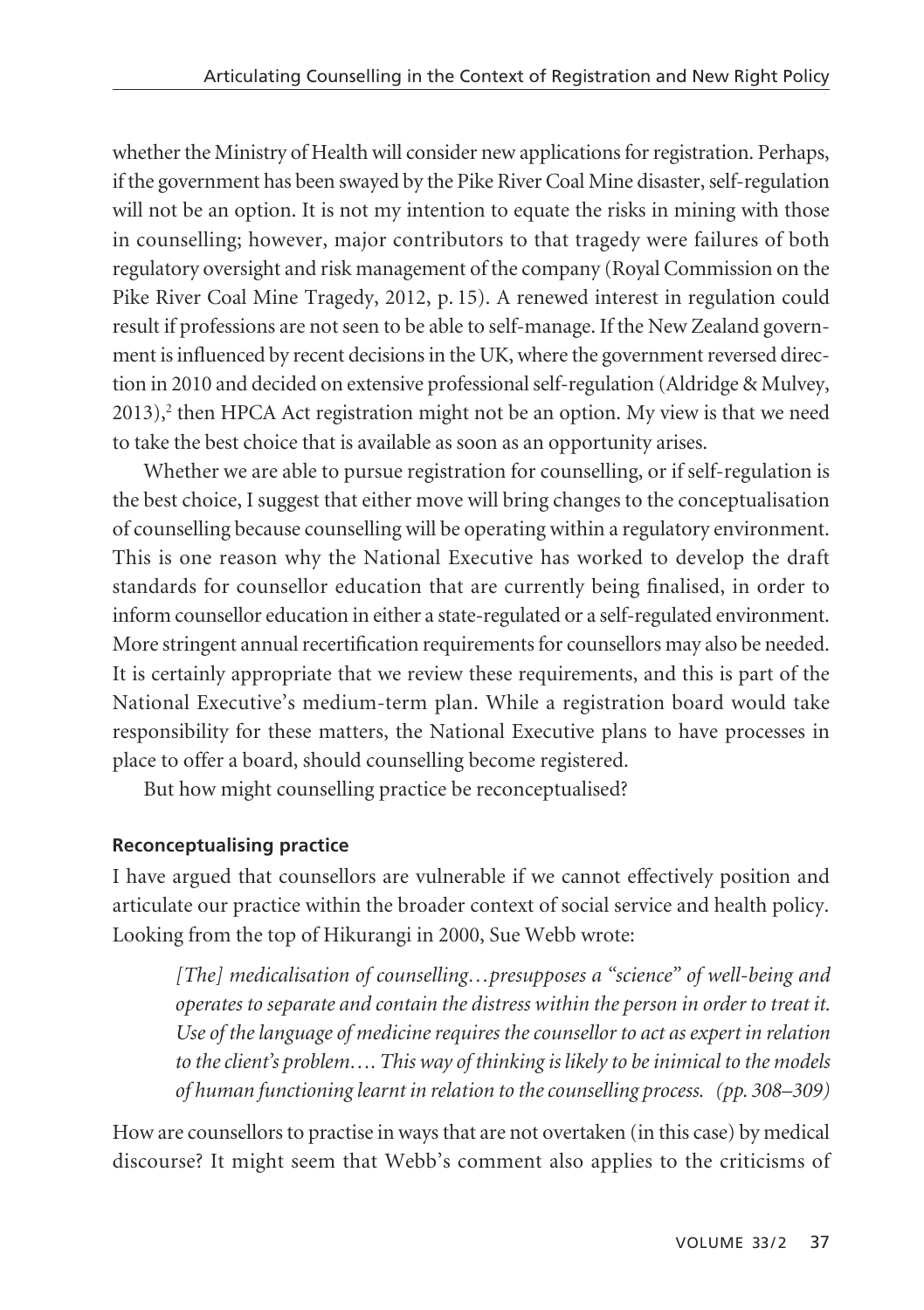counsellor education in the Gluckman (2011) report, even though those criticisms are based in psychology rather than medicine.

Within nursing literature, there is a conceptualisation of practice that provides nurses with a framework for what is described as clinical reasoning. Clinical reasoning involves making practice decisions by intentionally drawing on three sources of practice knowledge:

*Propositional knowledge, which is the knowledge we get from research and theory; Professional craft knowledge, which is the knowledge we get from professional experience;*

*Personal knowledge, which is the knowledge we get from our own experience.* (Richardson, Higgs, & Dahlgren, 2004, p. 7)

This framework underpins both nursing education and practice, in which nurses are able to use the framework to inform their clinical reasoning. In each practice situation, they must make conscious decisions about the weight to put on each of these three sources of knowledge. Research evidence will be drawn on to weigh against practice experience, but equally, practice and personal knowledge may be drawn on to shape the nurses' response to research's description of a practice situation.

This conceptualisation of three types of knowledge is really helpful for decisionmaking in the context of the New Right's demand for evidence-based practice. However, I believe counselling has been poorly placed in relation to the demand for evidence-based practice. For example, as noted earlier, the major report on youth mental health by the Prime Minister's Chief Science Advisor (Gluckman, 2011) offers a strong critique of counselling in relation to evidence-based practice.

*Most primary-care service providers and school guidance counsellors do not have training in the specific psychological therapies known to be effective for young people.* (Merry & Stasiak, 2011, p. 196)

Counsellors are here described as deficient because they are not trained in particular "evidence-based treatments" (Littel, 2010).3 Littel makes a distinction between evidence-based treatments and evidence-based practice; the first is a prescriptive approach where set procedures must be adhered to, while the second, evidence-based practice, utilises a framework similar to the nursing model introduced above. In each practice context, the practitioner needs to choose his or her direction in a manner which is appropriately informed by propositional knowledge (which is likely to include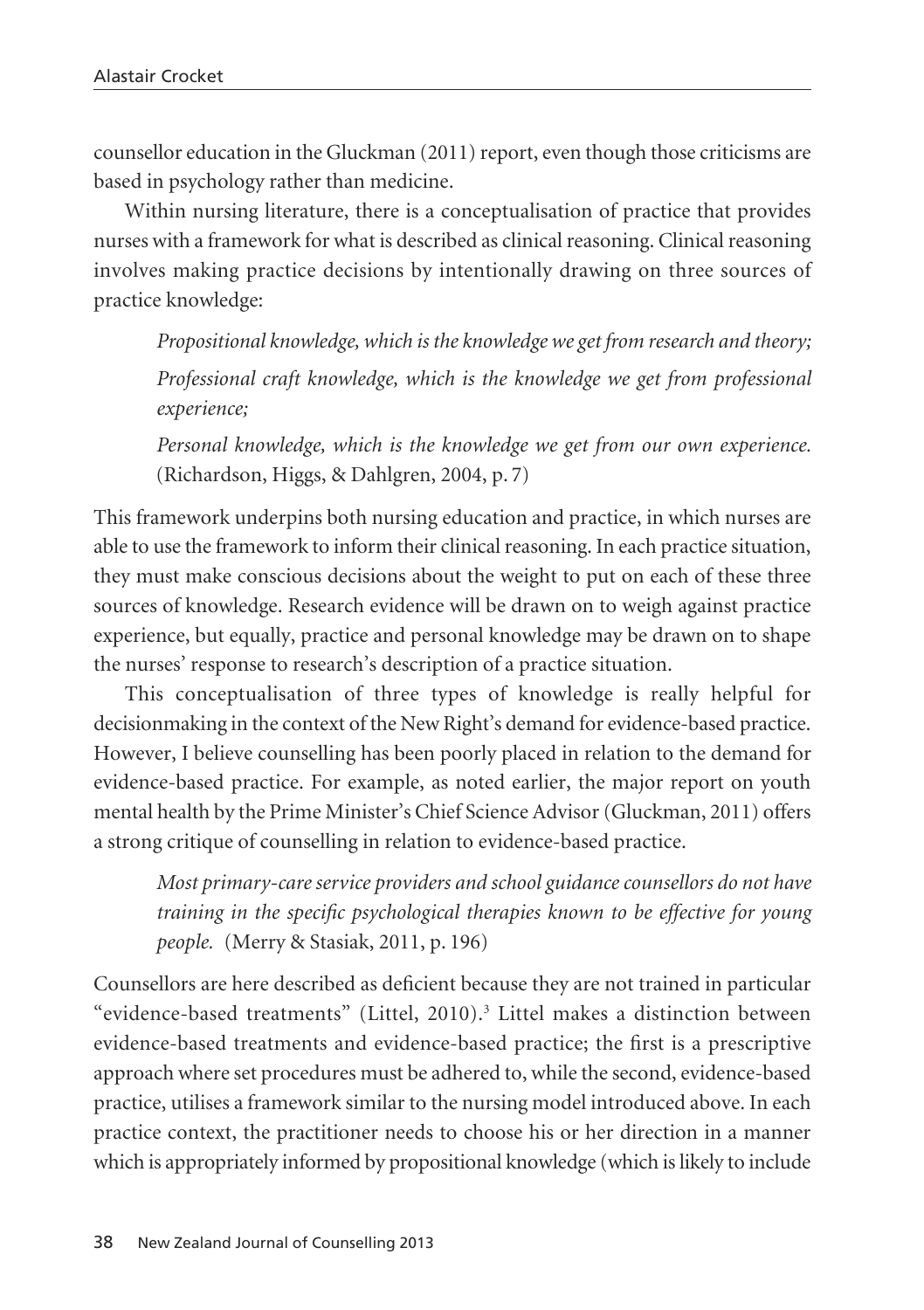research evidence), professional knowledge, and personal knowledge (Richardson et al., 2004). In general usage, it seems likely that these two concepts can become confused.

My impression has been that counsellors have been poorly positioned in relation to both evidence-based treatment and evidence-based practice. Indeed, it is my conclusion that a "traditional" New Zealand counsellor education programme has focused most on professional/craft knowledge and personal knowledge. For many counsellors, focusing on the craft of building a therapeutic relationship and on understanding their own perceptions and responses have been at the heart of practice. Propositional knowledge, especially when that knowledge has been based on research, has not necessarily been brought to the fore for many of us.<sup>4</sup>

Rogers and Miller's (2011) observations of students also support my argument that counsellors attend more to professional and personal knowledge than to research (or propositional knowledge). They ask why so few of their students

*engage in or even read research once they have graduated, relying rather on their clinical practice and supervision for their continuing professional development? (p. 74)*

I suggest that this is consistent with practising within a professional community which has historically not much valued research and, rather, has relied on craft knowledge and personal knowledge.

Skovholt and Starkey (2010) propose a model for counselling similar to the nursing model which emphasises the tensions between three domains of knowledge:

*The practitioner culture suggests that reflection on craft is the most important source of influence.… The academic research suggests that science is the best source of knowledge for practice.… Candid discussion with practitioners…shows that personal life is also a rich source of guidance and knowledge.* (p. 126)

Skovholt and Starkey have characterised their model as a three-legged stool. For counselling practice, this metaphor offers a balance between craft, research, and personal knowledge. The way these three are to be balanced is to be a matter of professional decisionmaking, which is what evidence-based practice is best understood to mean (Littel, 2010).

Rogers and Miller (2011) have made a cogent argument for shaping a New Zealand counsellor education curriculum in relation to research, with an emphasis on practicebased research. I will return to their approach in a later section.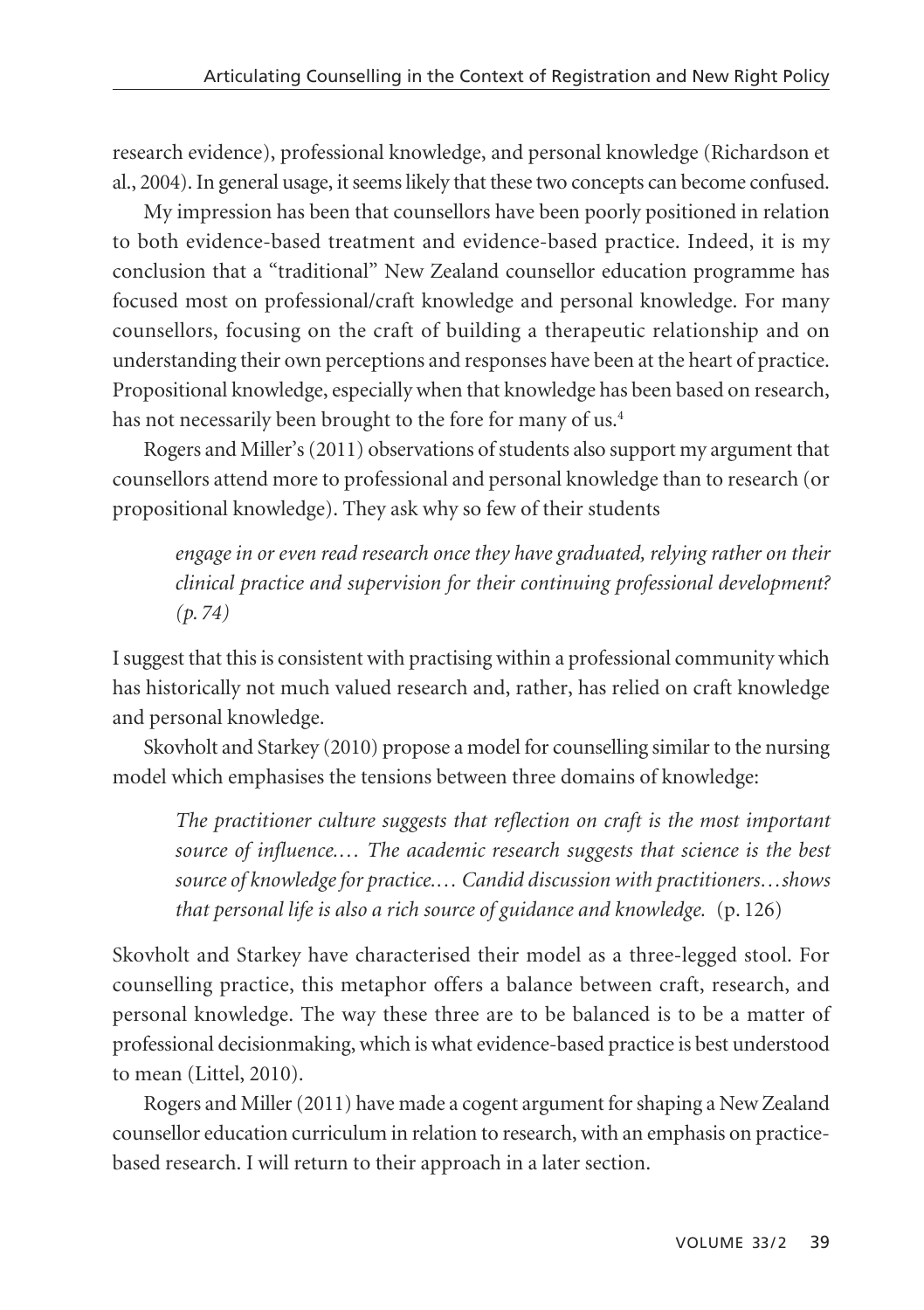#### **Research and the future of counselling in Aotearoa**

In the previous section, I made an argument for a process by which research can inform counselling practice without overwhelming our interest in professional craft and personal knowledge. In this section I want to explore research in a broader context.

Over my past four years as a National Executive member, I have been close to the work that has been done to address challenges to the profession of counselling. The ACC Clinical Pathway battles, and the recently concluded Family Court review, are two obvious examples. Many counsellors will have felt direct impacts from these rather brutal interventions by various arms of the government. I have been involved, as well, in the work that the National Executive has done alongside NZAC's media relations advisers to better position the Association in discussions with ministries and with Ministers of the Crown.

In this political context, it has become starkly obvious that the NZAC does not have easy access to counselling research which would help the National Executive's advocacy for members, for the profession in general, and especially for clients. In general, the government bases its policy actions on research about the effect of proposed interventions. The NZAC is disadvantaged by the relative absence of research that demonstrates the positive effects of counselling work in New Zealand when we approach the government or the media.

Presenting at the NZAC Counsellor Education conference in 2011, Neil Rogers and Judi Miller proposed:

*a revitalization of the term evidence-based practice so that it includes the evidence of reflexively-observed counselling experience. Such revitalization would focus more on practice-based evidence than evidence-based practice, but accept that both can contribute towards delivering a rigorous and relevant knowledge base for counselling.* (p. 74)

Practice-based evidence would come from research which sat closer to the beliefs and understandings that counsellors have of their practice than the prescriptions of evidence-based treatments or the application of others' research to practice in a way which might be described as evidence based.

Bob Manthei has published a number of articles in New Zealand and overseas which evaluate the effectiveness of counselling services (Manthei, 2005, 2012; Manthei & Duthie, 2003; Manthei & Nourse, 2013). He has also investigated other aspects of counselling relationships, including the level of agreement between counsellor and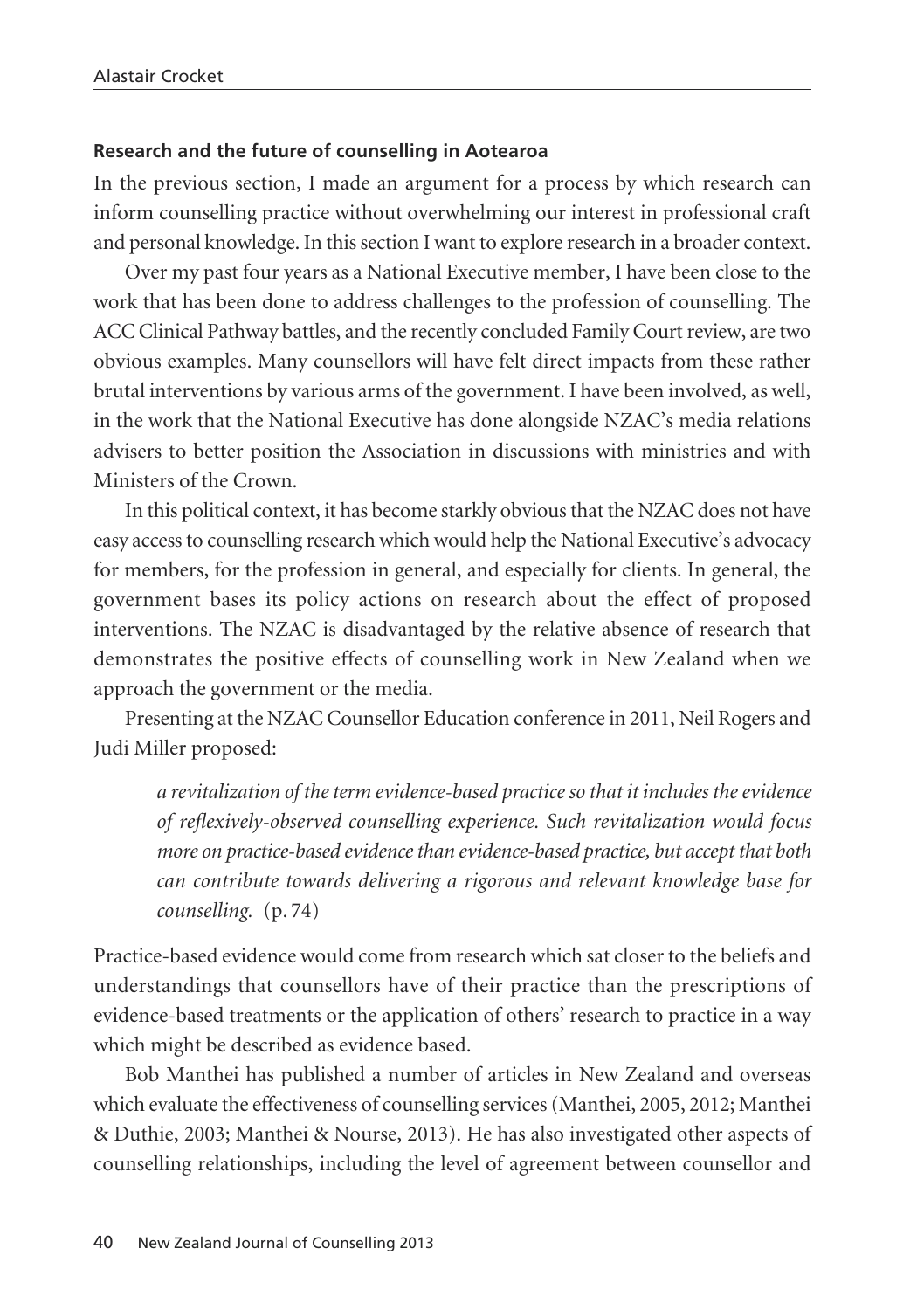client (Manthei, 2007a) and clients' experiences in counselling (Manthei, 2007b). In the broadest sense, his work contributes to the evaluation of the effectiveness of counselling. In the United Kingdom, Mick Cooper (2008) has drawn together a wide range of findings from many research studies about the effectiveness of counselling and has published these in a book subtitled *The Facts are Friendly*. Cooper records that the effectiveness of counselling as an intervention in a person's life has been shown to be greater than the effectiveness of many medical interventions. While this is really useful, we need studies that sit within the New Zealand context and which speak to the effectiveness of counselling practice here.

Finally, we need systematic counselling outcome research, which can be seen as a form of practice-based evidence. Growing evidence suggests that the regular collection of formalised evaluations by clients of their experience in counselling offers practitioners useful information to guide the ways in which they might tailor their approaches responsively to better meet each client's needs (see, for example, Duncan, Miller, & Sparks, 2007; Simon, Lambert, Harris, Busath, & Vazquez, 2012). These individual evaluations are able to be aggregated to produce evidence of positive changes being experienced by clients. A number of agencies now do this routinely and from this collection of client evaluations, session by session, they are also able to make evidencebased claims about the effectiveness of their agencies' performance in relation to their contract requirements. The March 2013 newsletter of *Relationships Aotearoa* says:

*We are delighted with the results from our client directed outcomes informed (CDOI) reporting system, which shows from the sample so far analysed, of those who enter the service in clinical distress, 71.3% had significant change and 60% moved into clinical recovery*. (Relationships Aotearoa, 2013)

These results are consistent with, albeit slightly less than, the 80% positive effect cited by Cooper (2008).

In May, I attended the British Association of Counselling and Psychotherapy's 2013 Research Conference. I was struck by the emphasis on outcome research across the conference—in a keynote (Lambert, 2013) and in individual presentations. One symposium on school counselling demonstrated how developments in that field have been supported by outcome research, which provides both an additional tool for counsellors to use with their clients and a very robust method of reporting on the levels of change experienced by these clients as a group without impinging on their confidentiality. These data were derived from session by session evaluations that clients completed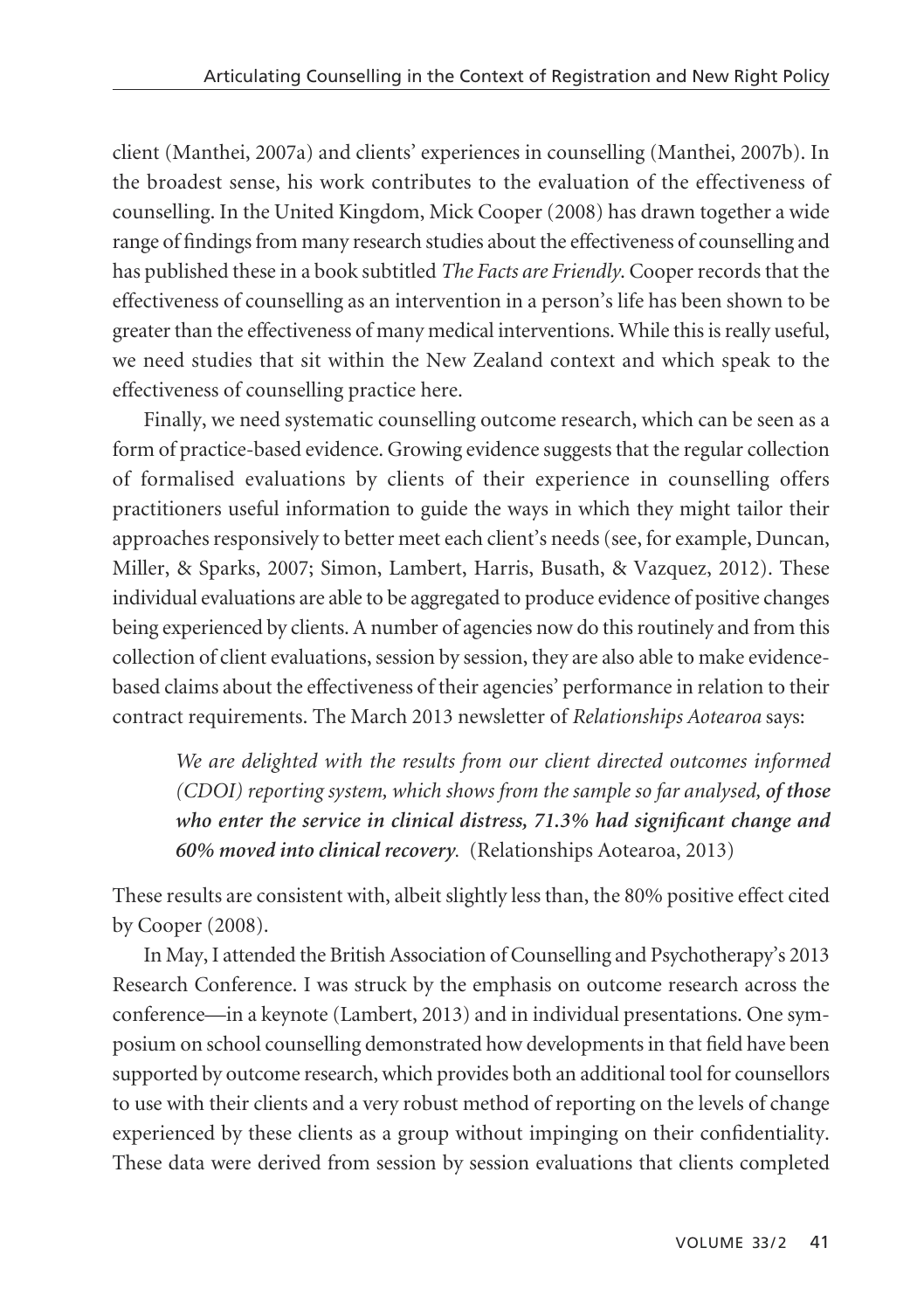using one of the available outcome rating scales,<sup>5</sup> and were aggregated to produce clear evidence of the effects of the counselling work undertaken. The availability of robust outcome research would have assisted NZAC in its recent advocacy for school counselling, sexual abuse counselling, and Family Court counselling.

We might assume that large NGOs, like Relationships Aotearoa, will engage in gathering outcome data both to enhance and to demonstrate the effectiveness of the services they offer. It would be in their interests to do so. A significant number of NZAC members are in single or joint private practice, with many dependent for at least some of their income on state-funded counselling. Many others work in secondary schools where they are entirely dependent on locally managed state funding. Likewise it would be in the interests of these groups to be able to demonstrate their effectiveness with some practice-based evidence derived from the use of outcome rating scales. Perhaps the NZAC could have a role in facilitating a practical framework for this. I am suggesting that outcome data might enhance our practice as it might alert practitioners to things which research suggests that counsellors can miss (Lambert, 2013) and then that the aggregated data from individual client evaluations would also provide evidence of the value of counselling practice.

I conclude by returning to Webb's (2000) closing remarks:

*Counselling itself is faced with re-affirming its empowering focus, with the client perceived as the expert and the therapeutic relationship viewed as central. A professional association must pursue a careful line—maintaining the spirit of counselling in adverse times and mediating between its members and the social forces whose approval and support ultimately provide access to help for clients.* (p. 314)

I suggest that we must re-engage with this process of reaffirmation at the same time that we walk a careful line between the claims made about particular practices and the practice skill of counsellors. As a profession, we need to accommodate ourselves to the terms of a regulatory environment and reconceptualise counselling as being underpinned by research as well as theory and professional and practice knowledge. We need more research and, within this, outcome research must be prominent.

### **Acknowledgements**

Many colleagues have stimulated the thinking which produced this article. I wish to acknowledge both my NZAC National Executive colleagues and my Wintec counsellor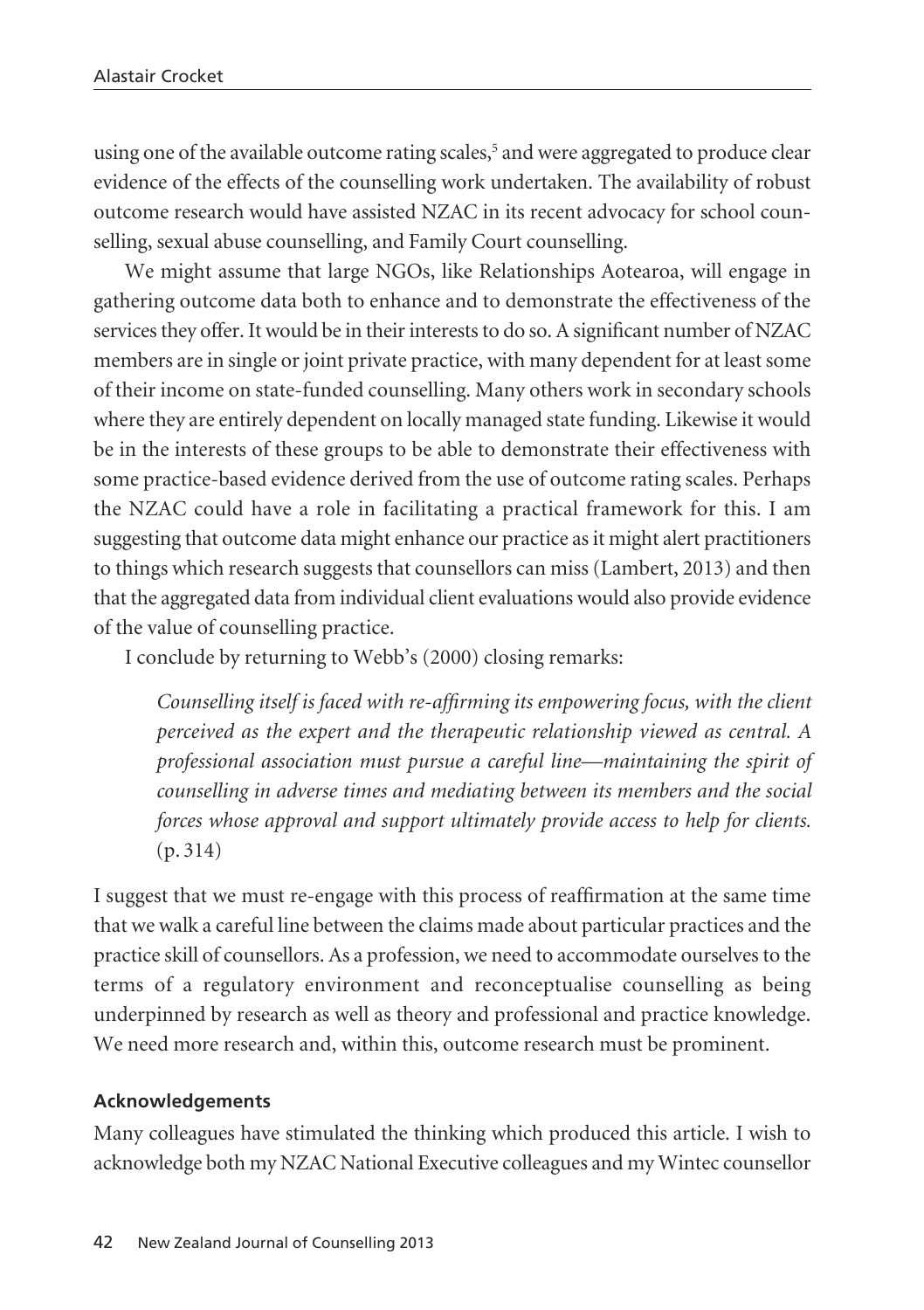education colleagues. Judi Miller and Neil Roger's paper at the 2011 NZAC Counsellor Education Conference has been particularly influential, as have my ongoing conversations with my nurse educator colleague at Wintec, Dr Patricia McClunie-Trust. Thanks also to the anonymous reviewers who gave important feedback.

## Endnotes

- 1. Mount Hikurangi is on the East Coast north of Gisborne. As the first place on the New Zealand mainland and one of the first places in the world to see the sunrise, it had a particular significance in the celebration of the dawn of the "new millennium."
- 2. The British Association of Counselling and Psychotherapy is the first organisation in the UK to achieve self-regulatory status for its members.
- 3. Incidentally, the assertion that counsellors are not trained in "effective therapies" is not accompanied by any evidence documenting a lack of appropriate training.
- 4. I acknowledge that research is emphasised in counsellor education today, and in some postgraduate programmes it has been from the time of their inception 40 years ago.
- 5. For examples of outcome rating systems, go to http://scottdmiller.com/performancemetrics/ or http://www.oqmeasures.com/page.asp?PageId=6 or http://www.coreims.  $\cos(10k)$

## References

- Aldridge, S., & Mulvey, R. (2013). Introduction to the symposium edition: Professional regulation: Philosophy, policy and practice. *British Journal of Guidance & Counselling, 41*(1), 1–3. doi:10.1080/03069885.2012.754623
- Chisholm, D. (2013, March). Counselling: Cure or con? *North and South,* 34–42.
- Cooper, M. (2008). *Essential research findings in counselling and psychotherapy: The facts are friendly*. London, UK: Sage.
- Crocket, A. (2010). In support of registration. *Counselling Today, 31*(1), 37–38.
- Crocket, A., Bocchino, A., Begg, D., McGill, R., & McFelin, A. (2010). *Exploring the dilemmas posed by the revised HPCA Act 2003 guidelines: Are new policy options implicit in these guidelines?* Hamilton, NZ: Combined Counselling Associations of Aotearoa New Zealand.
- Dominelli, L. (1999). Neo-liberalism, social exclusion and welfare clients in a global economy. *International Journal of Social Welfare*, *8*, 14–22.
- Duncan, B., Miller, S., & Sparks, J. (2007). Common factors and the uncommon heroism of youth. *Psychotherapy in Australia, 13*(2), 34–43.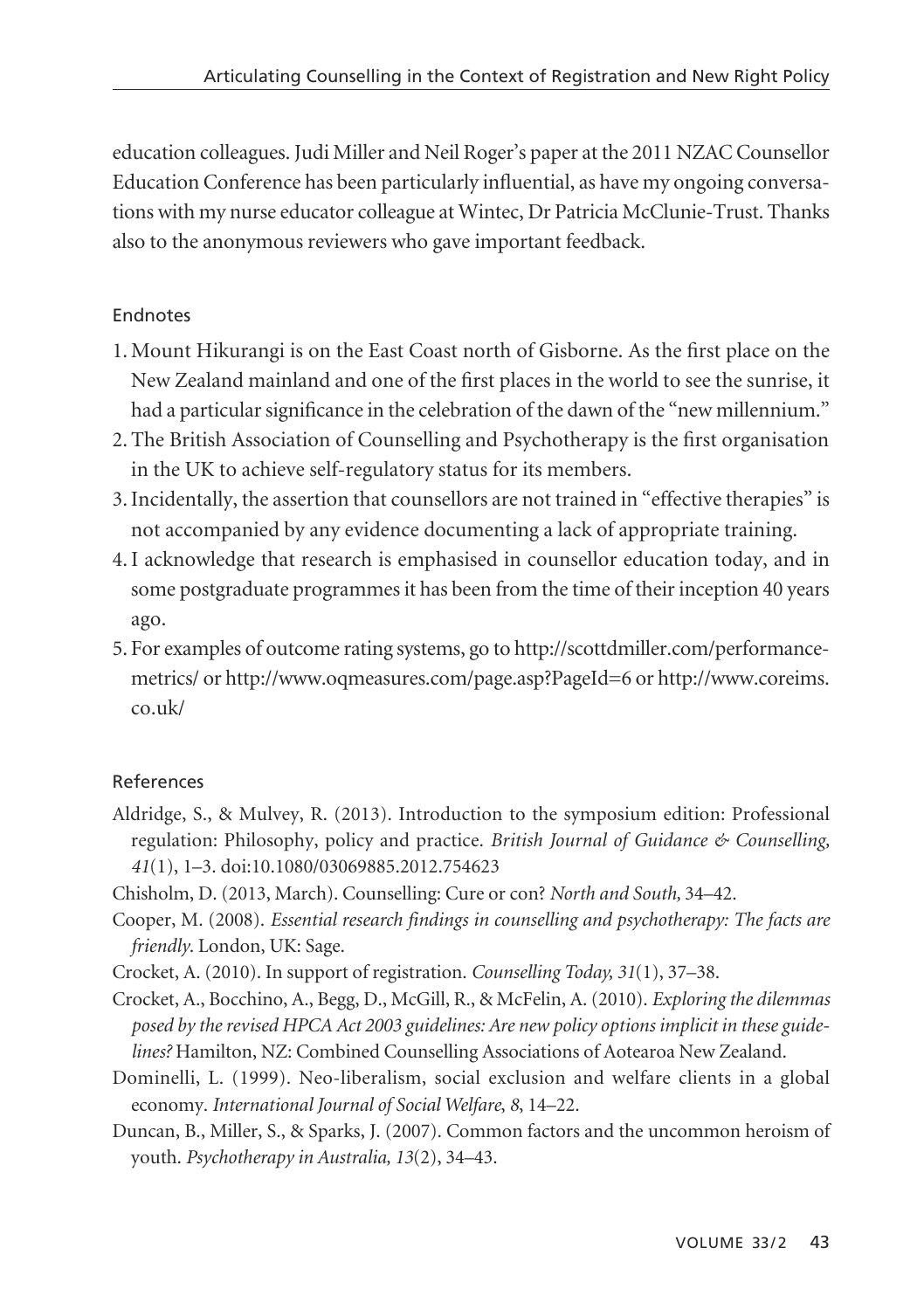- Durie, M. (1989). A move that's well overdue: Shaping counselling to meet the needs of Maori people. *The New Zealand Counselling and Guidance Association Journal*, *11*(1), 13–23.
- Gluckman, P. (Ed.). (2011). *Improving the transition: Reducing social and psychological morbidity during adolescence: A report from the Prime Minister's Chief Science Advisor*. Auckland, NZ: Office of the Prime Minister's Science Advisory Committee.

Hazeldine, T. (1998). *Taking New Zealand seriously*. Auckland, New Zealand: Harper Collins.

- Hermansson, G. (1999). *Pieces of silver: 25 years of the New Zealand Counselling and Guidance Association/New Zealand Association of Counsellors*. Hamilton, NZ: New Zealand Association of Counsellors.
- Lambert, M. (2013). *How to double client outcomes in 18 seconds: Using vital mental health signs, feedback and problem solving skills*. Keynote address presented at the British Association of Counselling and Psychotherapy Research Conference Birmingham, UK.
- Littel, J. (2010). Evidence-based practice: Evidence or orthodoxy? In B. Duncan, S. Miller, B. Wampold, & M. Hubble (Eds.), *The heart and soul of change: Delivering what works in therapy* (2nd ed., pp. 167–198). Washington, DC: American Psychological Association.
- Manthei, R. (2005). The work of a Christchurch community counselling centre: How successful has it been with its clients? *New Zealand Journal of Counselling, 26*(2), 70–87.
- Manthei, R. (2007a). Client–counsellor agreement on what happens in counselling. *British Journal of Guidance & Counselling, 35*(3), 261–281. doi:10.1080/03069880701419431
- Manthei, R. (2007b). Clients talk about their experience of the process of counselling. *Counselling Psychology Quarterly, 20*(1), 1–26. doi:10.1080/09515070701208359
- Manthei, R. (2012). Counselling effectiveness at a city counselling centre. *New Zealand Journal of Counselling, 32*(1), 37–55.
- Manthei, R., & Duthie, S. (2003). An overview of a Christchurch community counselling centre: Has it fulfilled its aims? *New Zealand Journal of Counselling, 24*(1), 83–98.
- Manthei, R., & Nourse, R. (2013). Evaluation of a counselling service for the elderly. *New Zealand Journal of Counselling, 32*(2), 29–53.
- Merry, S., & Stasiak, K. (2011). Depression in adolescence. In P. Gluckman (Ed.), *Improving the transition: Reducing social and psychological morbidity during adolescence: A report from the Prime Minister's Chief Science Advisor* (pp. 191–206). Auckland, New Zealand: Office of the Prime Minister's Science Advisory Committee.
- Relationships Aotearoa. (2013). *Relationships Aotearoa online newsletter*. Retrieved from http://us5.campaign-archive2.com/?u=ea91c3b56984a3a2f8435482b&id=dfef96f823
- Richardson, B., Higgs, J., & Dahlgren, M. (2004). Recognising practice epistemology in the health professions. In J. Higgs, B. Richardson, & M. Dahlgren (Eds.), *Developing practice knowledge for health professionals* (pp. 1–14). Edinburgh, UK: Butterworth-Heinemann.
- Rogers, N., & Miller, J. (2011). The use of evidence-based practice to inform counselling practice*.* In A. Crocket (Ed.), *Proceedings of the Inaugural NZAC Counsellor Education Conference*, Wellington.